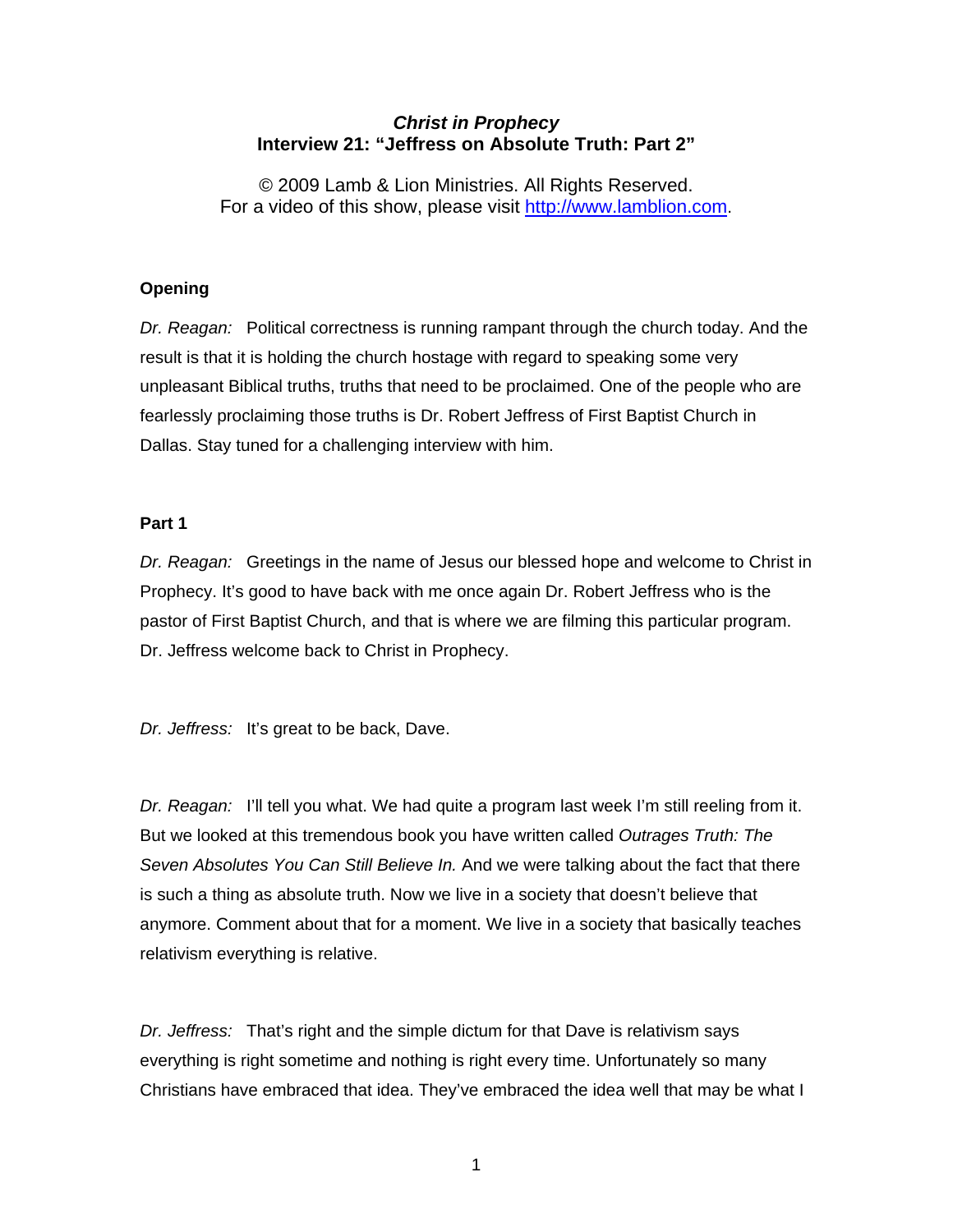believe but that's only what I believe if you believe something else that's equally true. And we've confused what we all know is diversity in our country with pluralism. Diversity says there are a variety of opinions about any topic well. Of course there are. But pluralism says all ideas are equally valid and of course that is absurd that's relativism

*Dr. Reagan:* And I guess the greatest value in America society today is tolerance but it's a different type of tolerance then I grew up with. When I was growing up tolerance meant that you tolerated somebody who had a different viewpoint of yours or a different lifestyle. But today tolerance means you must not only tolerate them but you must endorse it. You must say it is ok

*Dr. Jeffress:* That's right

*Dr. Reagan:* That's a different type of tolerance

*Dr. Jeffress:* It is. And my own experience and I'm sure yours is too, is liberals say they believe in tolerance and they will tolerate every viewpoint unless it violates their viewpoint. And then suddenly they will not believe. Not only do they not believe it they don't believe you ought to have a right to your beliefs either and certainly devoice them in a pluralistic society

*Dr. Reagan:* Well folks last week we took a look at this book in which he talks about seven absolute truths in the Bible and I want to read those truths to you once again. Every other religion is wrong. God is ultimately responsible for suffering. God sends good people to hell. Homosexuality is a perversion. Husbands are to be the leaders of their families. Evolution is a myth. America is a Christian nation. You can see why this book has caused such a controversy but these are absolute truths and we discussed several of them last week. And if you were not here for that program I would urge you to go to our web site at lamblion.com, no and in the middle lamblion.com and you will see last weeks program there. Don't miss it and now I want to get back to this book. And let's go to super hot topic and that is homosexuality is a perversion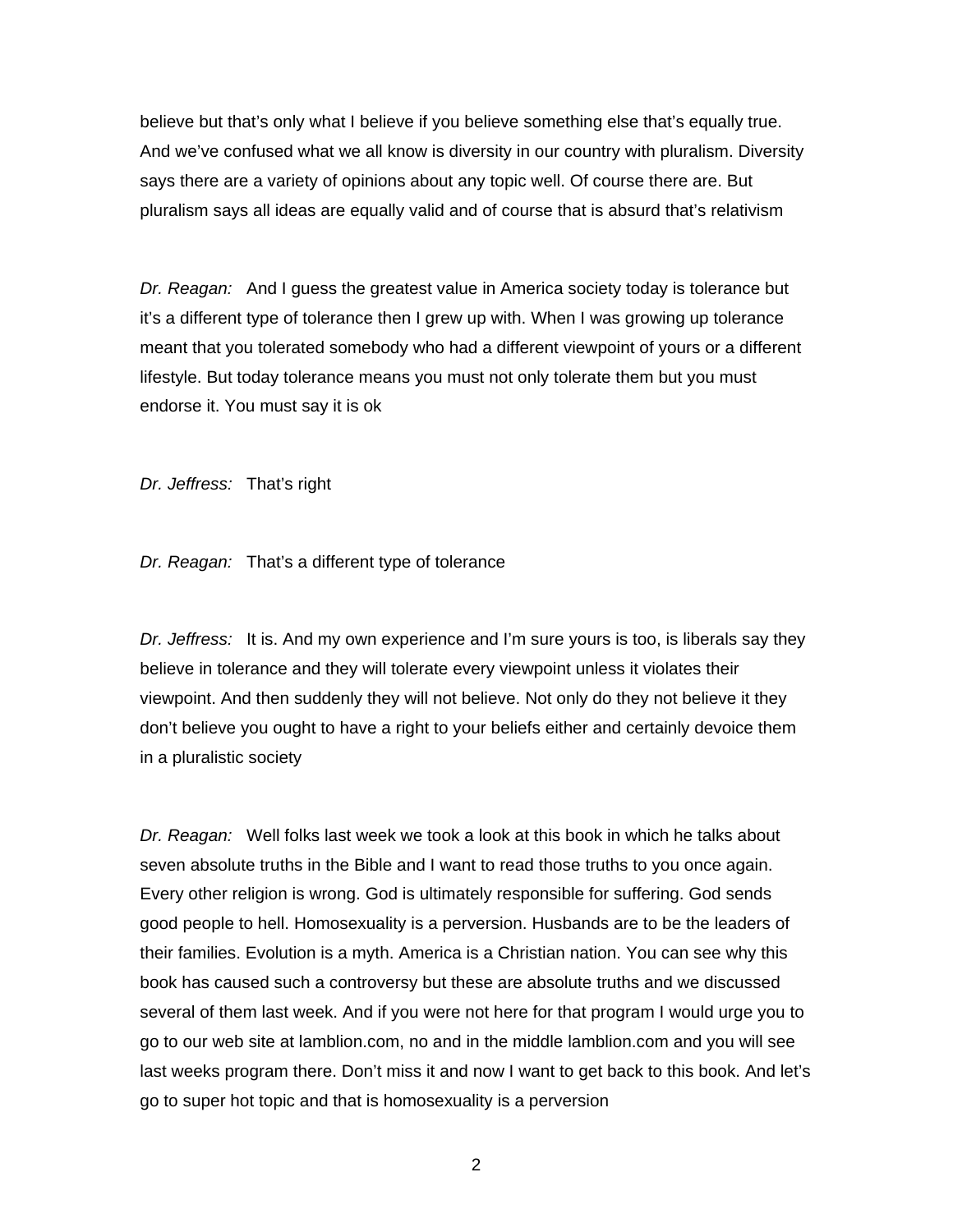*Dr. Jeffress:* Uh, oh.

*Dr. Reagan:* Go for it.

*Dr. Jeffress:* Well by perversion Dave I mean that homosexuality is a twisting of God's plan for human sexuality. You know a lot of people say, "Well why do you Christians talk about homosexuality? Jesus never addressed the topic He never spoke about homosexuality." Well the fact is He did address it in Matthew 19 when He gave God's standard for sexual relationships. He said a man shall leave his father and mother and shall cleave to his wife and the two shall be one flesh. God's standard for sex is very simple it's to be between a man and a woman in the security of the marriage relationship. And anything different from that is a perversion, a twisting of God's plan. The fact is Jesus never spoke against pedophilia or bestiality or polygamy. I mean he didn't have too because what He said was here's God standard any deviation of that is a perversion.

I've got to tell you a somewhat humorous story when I was preaching this message. We had on our marquis out here on Monday morning I had them put the next Sunday's sermon title and we put up there, "Homosexuality is a Perversion." And I looked at that I thought that somebody driving down the street maybe they wouldn't quite understand it. So I tried to soften it a little bit I put up there on the marquis, "Why Gay is not OK." Dave we had a fire storm here in the city of Dallas over it. We had hundreds of protestors protesting that message simply we had death threats everything simply because I would say gay is not ok. That is not a popular message today but that is God's message not out of hatred but out of love for us. God said that I created sex and here's how it best operates between a man and a woman in the marriage relationship

*Dr. Reagan:* What do you say to a person who says well I was just born that way? God created me that way.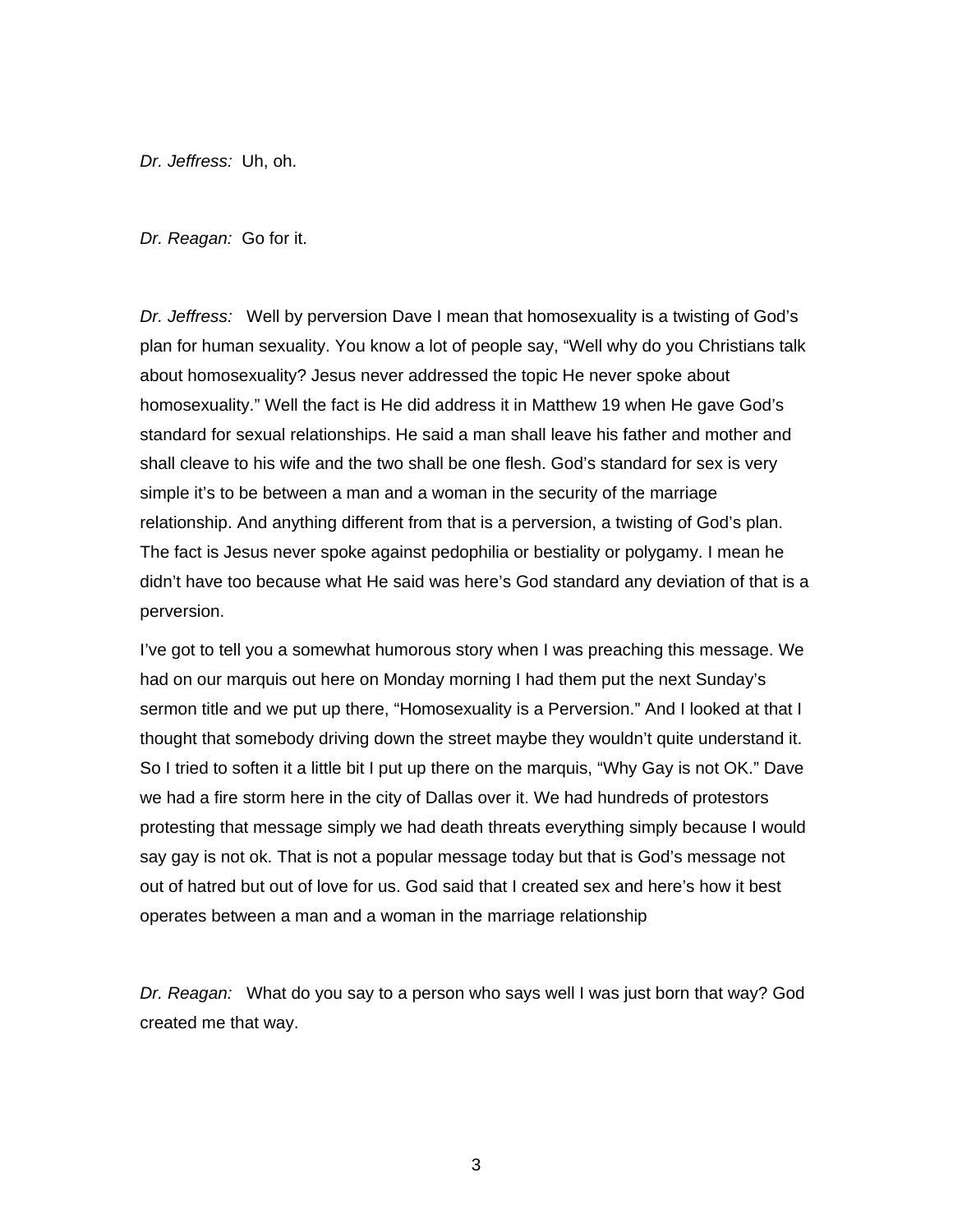*Dr. Jeffress:* Well I'm going to shock you probably in this because there's a raging debate I deal with. Are people born gay? And many homosexual advocates will point to three studies that suggest that there is a gay gene. None of which is proven yet. But you know even if it is proven at some future time that there is a biological pre-disposition toward homosexuality. I would say, "So what, all sin is inherited." The Bible tells us there is a genetic component to sin that sometimes manifests itself in alcoholism or adultery possibly homosexuality. But the good news of the Gospel is Jesus Christ came and died for us so we don't have to stay the way we are. We don't have to stay a prisoner of adultery or homosexuality or other addictions. We can be free.

*Dr. Reagan:* Well I'm not shocked at what you said at all, because I would agree with that 100 percent. And I often make that point that we are born with a fallen sin nature there are some people who are natural born adulterers natural born thieves that doesn't make it right

*Dr. Jeffress:* That's right.

*Dr. Reagan:* It means that we have to fight against that evil nature and of course in the flesh we can't win and….

*Dr. Jeffress:* I want to go further because I think there might be some people watching right now who have family members who are struggling with this issue of homosexuality. Or maybe even themselves your struggling with this issue. And I think we need to be very sensitive here. I think that Romans 1 teaches that there are some people who reject the truth of God and homosexuality is the punishment from God. They receive the penalty in their own persons for rejecting the truth of God's Word. So some people's homosexuality is a choice in the sense that it is result of turning away from God. But I think there are other people whether it is nurture or nature who very early in life start struggling with this issue of homosexuality. And I would just say to you, "Don't listen to what liberals say don't listen to what the non-Christian says, that says you were born this way and there is no way out. God has the message of hope for you. And that even if you, because of nature or because of your environment had this inclination. Christ can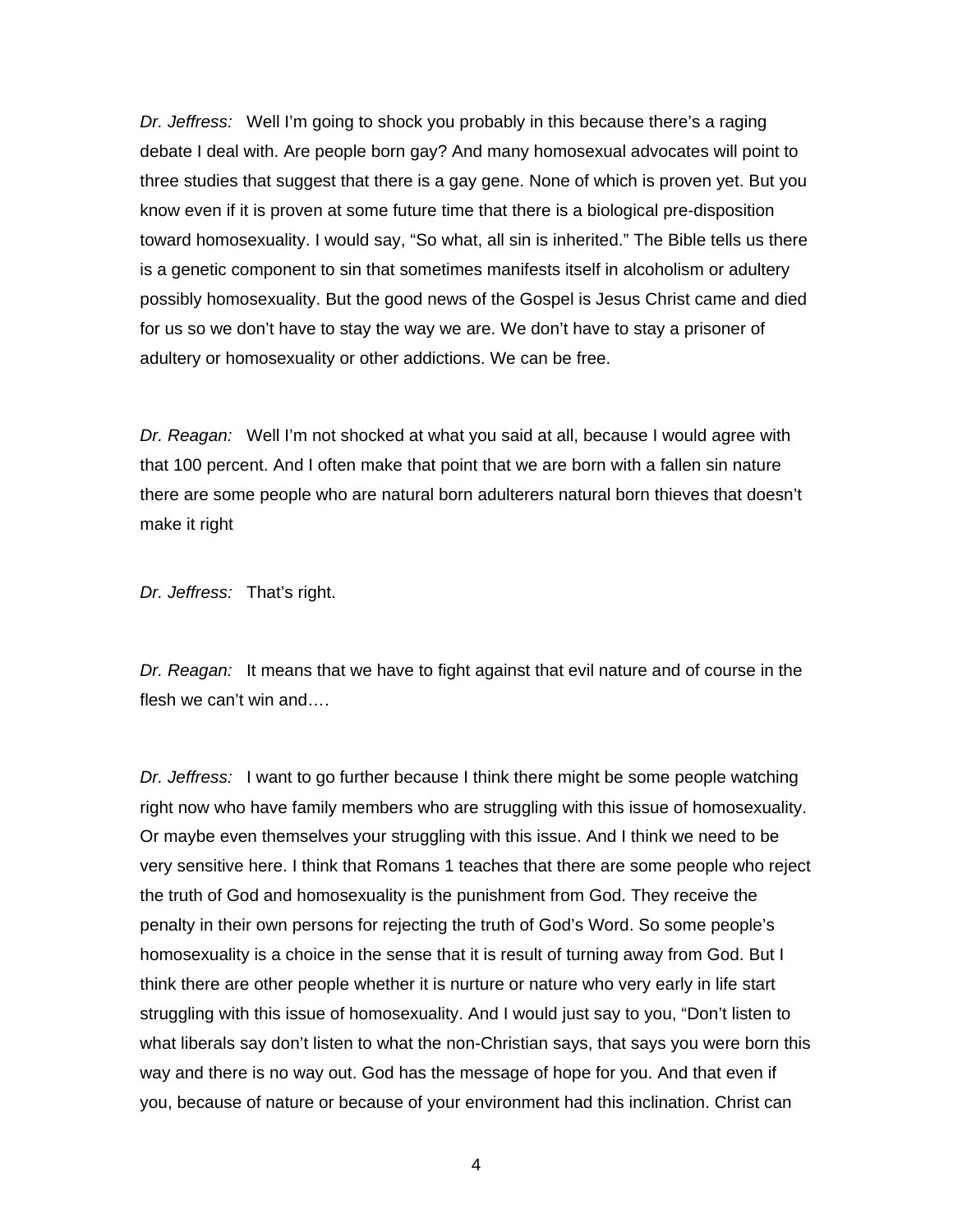set you free from it. Christ came to die so that you don't have to stay in that lifestyle there is hope through Jesus Christ "

*Dr. Reagan:* Well too when you start blaming all your sinful ways on, I was born that way. You could justify bestiality you can justify pedophilia you can justify any perversion on the grounds that well the person was just born that way. That's no defense for sin

*Dr. Jeffress:* It isn't and it traps people into a lifetime of misery and depression. I give the statistics in my book you know concerning homosexuality. Homosexuals are so much more likely prone to suicide to alcoholism to drug addiction. I've had homosexuals say to me, "Robert if you believe it's a choice you don't understand why would anybody choice to live the miserable lifestyle I'm living." Well Dave they've bought into the lie that they can't change they were born that way and therefore have to stay that way.

*Dr. Reagan:* Well I know people who have changed and I'm sure you do too.

*Dr. Jeffress:* Absolutely.

*Dr. Reagan:* But they change by the power of Jesus Christ. And that's the only way to change. And I would urge anybody out there viewing, that's struggling with this to yield to the power of the Holy Spirit. And if they don't have the power of the Holy Spirit they need Jesus Christ so the Spirit can come in. It reminds me of these words in 1 Corinthians chapter 6 where Paul says, "Do you know that the unrighteous shall not inherit the kingdom of God. Do not be deceived neither fornicators nor idolaters nor adulterers nor effeminate nor homosexuals nor thieves not the covetous nor drunkards nor revilers nor swindlers shall inherit the kingdom of God." Well at that point you just sort of give up. But look at the next verse, "And such were some of you but you were washed you were sanctified you were justified in the name of the Lord Jesus Christ and in the Spirit of our God."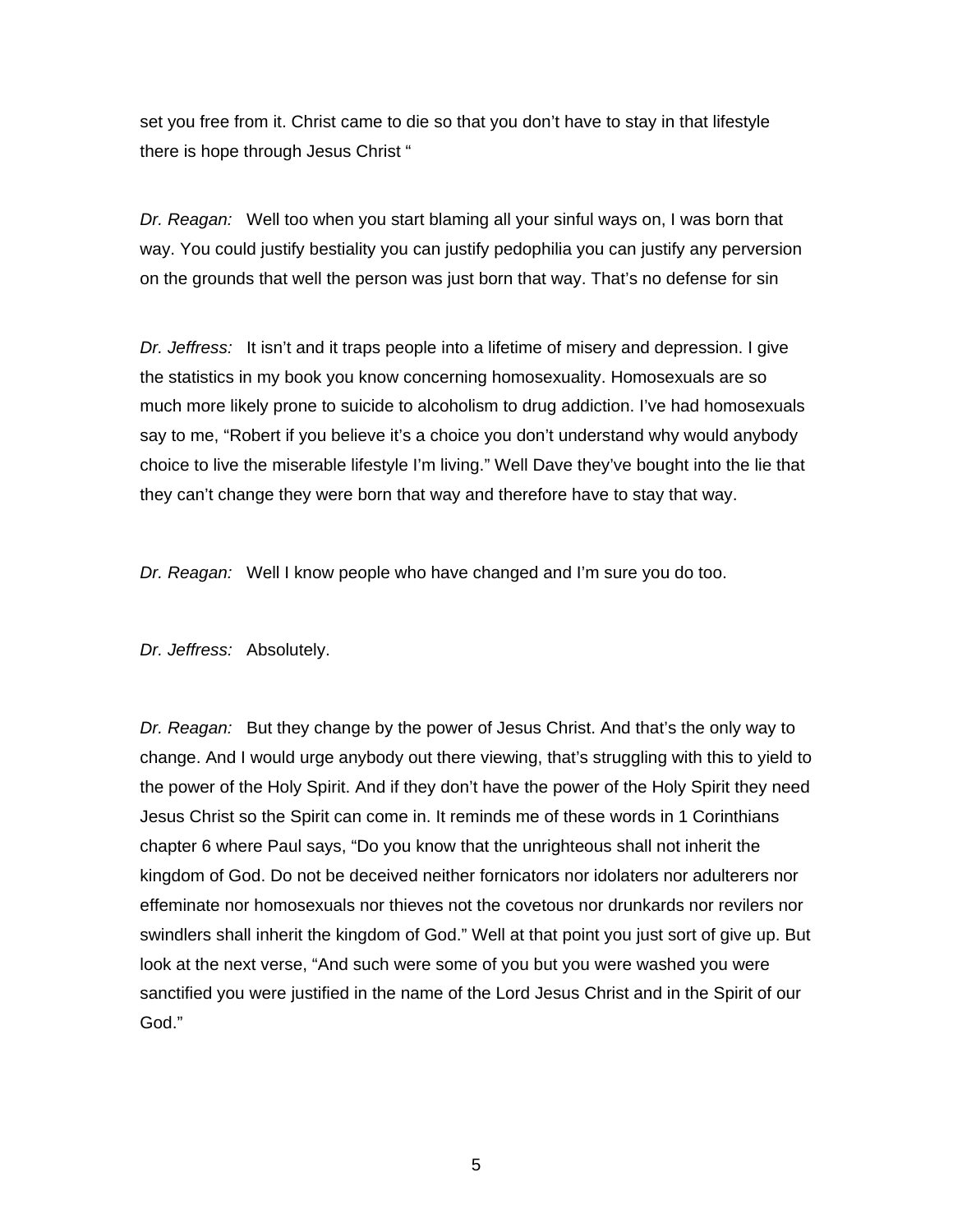*Dr. Jeffress:* And I'm so glad that you read that whole passage because some people stop short and say well see homosexuals can't go to Heaven. Well Paul said neither can adulterers. And Jesus said if you ever lusted you're an adulterer. Neither can thieves if you ever coveted. None of us can go to Heaven on our own but through the power of the blood of Jesus Christ we can be saved

*Dr. Reagan:* So what would you say to a person who is struggling with homosexuality?

*Dr. Jeffress:* I would say to someone right now who is struggling with this issue of homosexuality. First of all understand God loves you He wants you for Himself. He wants to have an eternal relationship with you. And the Bible says through the power of Jesus Christ you can be forgiven you can be set free. I'd say to you right now remember the reason Jesus Christ came and died on the cross was not for your successes but for your failures including the failure of homosexuality. And even if you feel dirty right now you feel unworthy before God that's why Christ died for you. And the Bible says that God can not only give you forgiveness from your sins He died to give you power over sin and that's what happens when you become a Christian. Dave talked about the wonderful presence of the Holy Spirit in your life who can give you the power to say no. The Bible says, "That if any man be in Christ he is a new creation the old things have past away all things have become new."

#### **Part 2**

*Dr. Reagan:* Welcome back to our discussion of tough issues with Dr. Robert Jeffress who is the pastor of first Baptist church in Dallas Texas. Dr. Jeffress in your book: *Outrageous Truths: Seven Absolutes you can Still Believe* you have some very, very powerful absolute truths in there. And one that is not included but was included in your recent sermon series on this was one that you simply entitled *Abortion is Tantamount to Murder*. Those are strong words. Why did you say it that way?

*Dr. Jeffress:* Well it is. I mean lets face it abortion is the taking of a life inside the womb. As you have said it ought to be the safest place for life but it's probably the most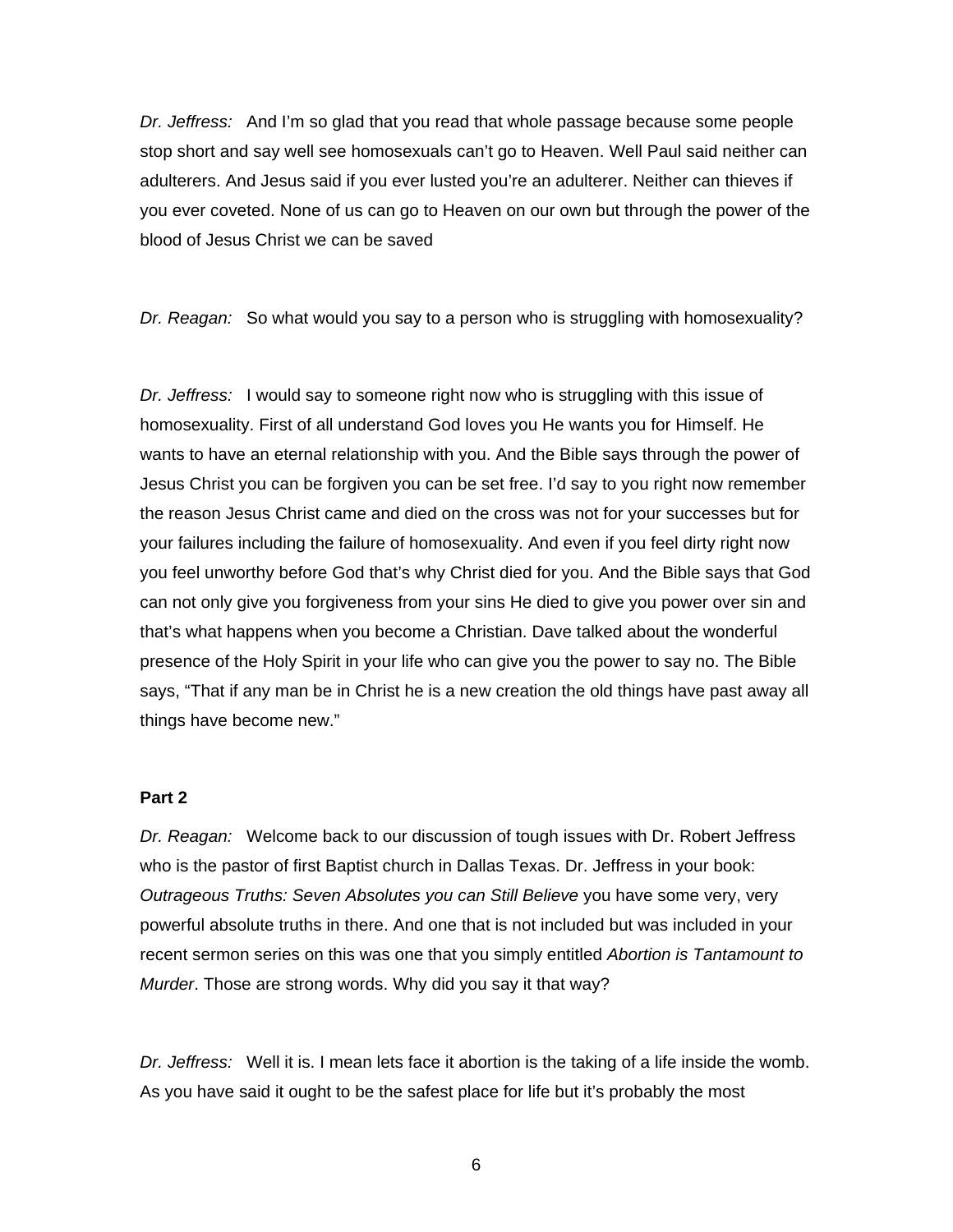dangerous place to be right now. I think it is such a contrary thing to the nature of God to take the life of anyone but especially the unborn. When you look at Genesis 6 I told our congregation this. When you look at the reasons given that God destroyed the world the first time though a flood most people think it was because of sexual immorality or the worship of false Gods. But those are not the stated reasons given in fact twice in Genesis 6. God said, "I'm going to destroy the world because of violence." God hates violence and the reason He hates violence is when a man inflicts violence upon another person he is destroying someone that God has made in his own image. God is the giver of all life and only God should have the right to take a life. And I believe that is why abortion is such a serious crime

*Dr. Reagan:* But those on the other side argue, "Well the baby in the womb in not really a baby." They will not use that term baby they use the fetus whatever they try to dehumanize it depersonalize. It's just a blob there it's not a human being so you're not really killing a human being.

*Dr. Jeffress:* You know what is interesting about that, is how that argument has changed over the last decades. Because every woman who has had a sonogram now knows that it is life inside the womb. And I think science in this case is going to be prolifers greatest friend as we see that in fact it is a life

*Dr. Reagan:* One of the things that always amused me about that argument is that the very people that say that, on the other hand will be in favor of legislation to protect the eggs of eagles for example.

*Dr. Jeffress:* Yes!

*Dr. Reagan:* Well isn't an eagle in the egg really an eagle.

*Dr. Jeffress:* That's right.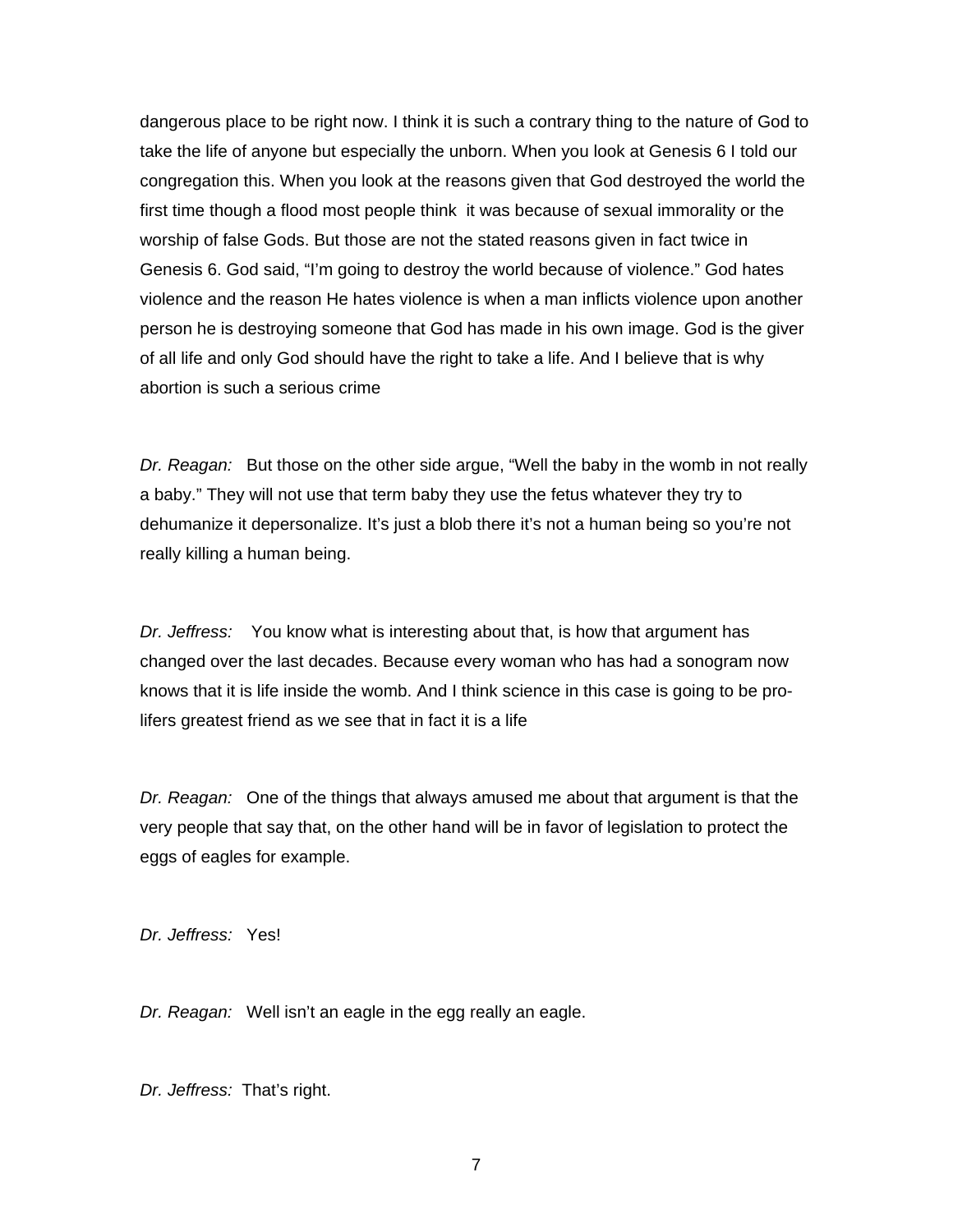*Dr. Reagan:* They evidently think so and so they'll protect that. But they won't protect that baby in the mother's womb.

*Dr. Jeffress:* That's right. And I think, I think we're hopefully going to see the abortion rate continue to decline as people become more aware. Even if they don't accept the truths of Scripture that they're going to understand there is a life inside that woman

*Dr. Reagan:* Let's talk about that truth of Scripture. That's another argument that's thrown at me all the time, is that you can't find anywhere in the Bible where it says that it is wrong to commit an abortion

*Dr. Jeffress:* Well let's face it Dave. This made the top ten list. Dave Letterman has his top ten. God has His top ten it's called the Ten Commandments. And is says very clearly, "Thou Shalt not Murder." And it all begins, "Is that a life inside the womb or not?" Science tells us that it is.

*Dr. Reagan:* And the Bible treats it as that. Jeremiah talks about the fact that he was called by God in his mother's womb.

*Dr. Jeffress:* Yes. And Psalm 139 when David talks about he was skillfully and fearfully made and formed inside his mother's womb.

*Dr. Reagan:* And I'm always reminded of the fact that when Mary went to visit Elizabeth it says that John the Baptist who was in Elizabeth's womb leapt in her womb. He began to turn summersaults as the Christ child who was in Mary's womb came into his presence.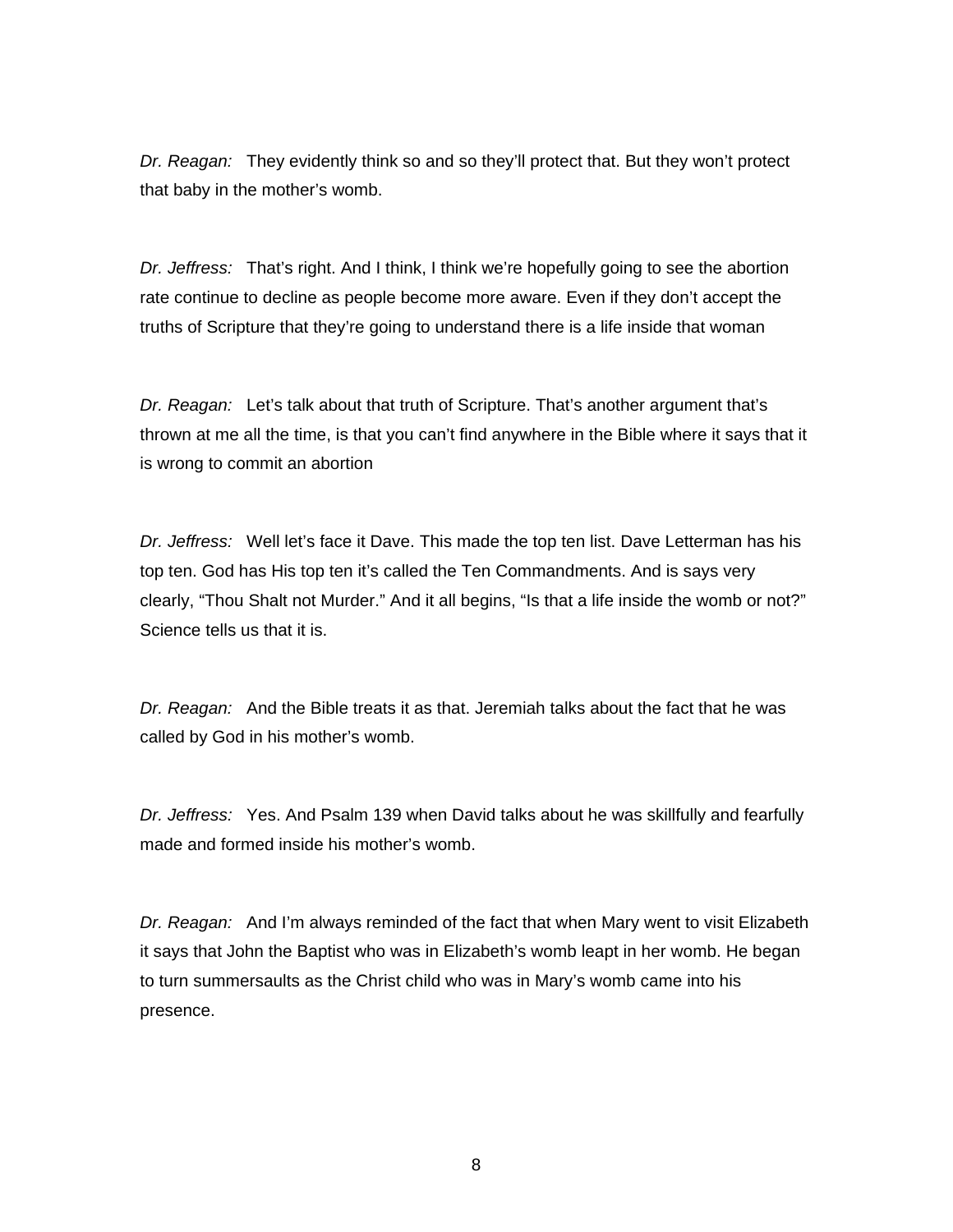*Dr. Jeffress:* That's exactly right. And you look into the Old Testament law. A man who harmed a pregnant woman and caused her to lose the child that was treated as a murder

*Dr. Reagan:* It seems to me that abortion is just simply one more manifestation of our increasing lack of respect for the sanctity of life.

*Dr. Jeffress:* That's right

*Dr. Reagan:* And I've always said that if parents can pay a doctor to kill their baby that the time will come when children can pay the same doctor to kill their parents. I think that euthanasia will be a natural. In fact the state of Oregon has already voted to allow doctors to do that

*Dr. Jeffress:* Yes. And I think again it comes back to the ultimate rebellion against God, and that is to take as our prerogative to destroy the life He has made.

*Dr. Reagan:* I'm sure there is probably somebody viewing this program right now, who has had an abortion. And it may be that they are struggling with guilt. Maybe they have been struggling with it for a long time maybe there're struggling with it for the first time as a result of what you just said. What would you say to a woman who may be struggling with guilt as a result?

*Dr. Jeffress:* There are three things: First of all I would say to pastors and leaders. We need to be very careful when we talk in our pulpits or the places of teaching that we have, about abortion. We need to always talk about the grace of God, because in every audience statistically, there is going to be somebody who has gone through the pain of an abortion. And I would remind anyone watching right now who maybe has gone through an abortion to please remember Colossians 2 it says that Christ died for all of our transgressions. He didn't just die for the little sins that we commit He died for those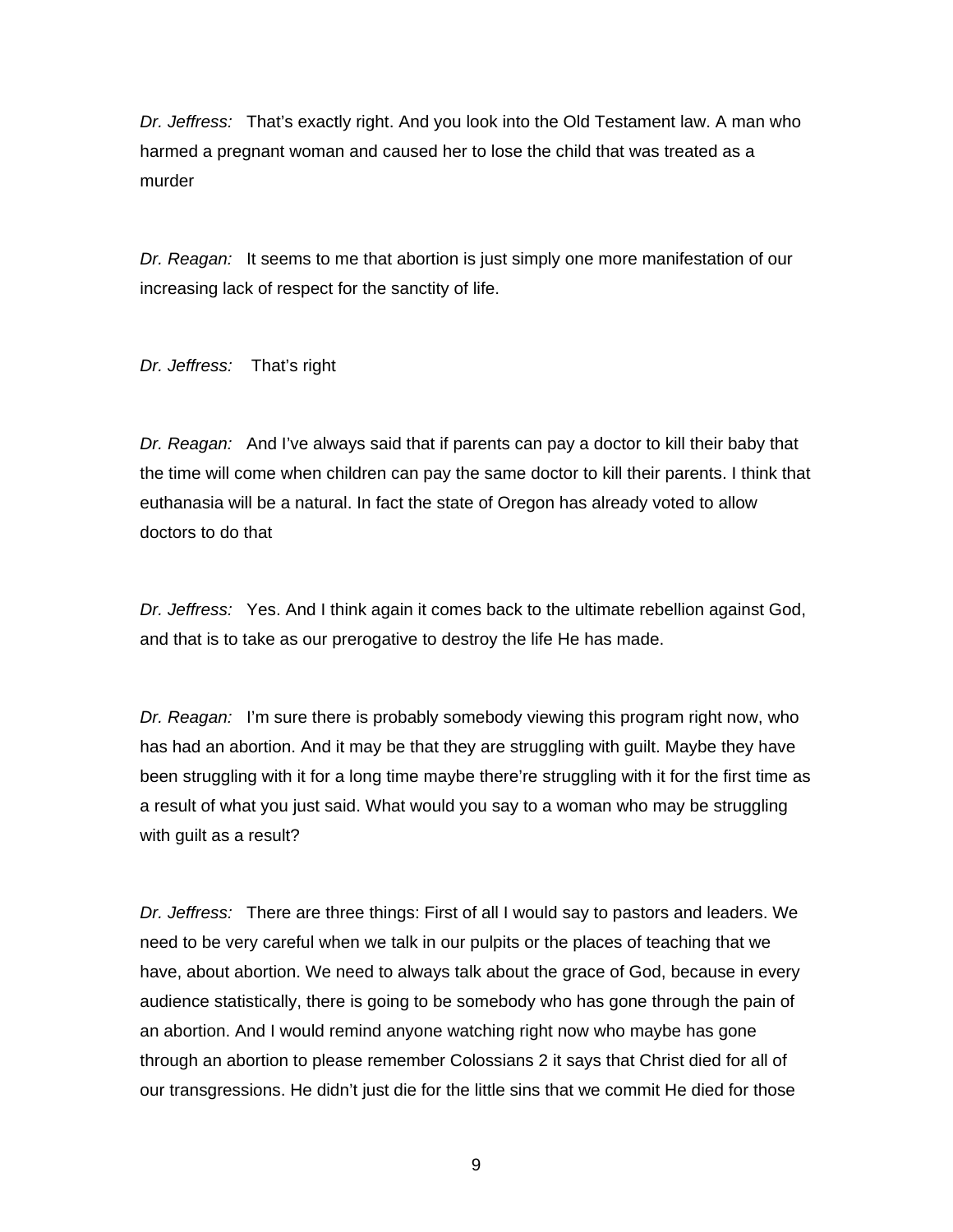big sins those sins we think are unforgivable. That's why Christ died. And no matter what your sin is today, whether it is abortion or homosexuality or adultery whatever that sin is it is not bigger then the grace of Jesus Christ. The grace of Jesus Christ is sufficient to forgive you of all of your sins. Ask God's forgiveness, trust in Christ as your Savior and the fact is you can be forgiven and begin again

*Dr. Reagan:* And the Bible is full of examples of that kind of grace. Like Paul with the blood of Christians on his hands.

*Dr. Jeffress:* That's right he says, "Even though I was a murderer a blasphemer and a vile aggressor I found mercy because I acted ignorantly in unbelief." And he said, "The grace of Jesus Christ was sufficient to save me from all sin."

*Dr. Reagan:* Or take David in the Old Testament a man who committed murder a man who committed adultery who lied. And yet he was a man who repented before the Lord. Asked the Lord to forgive him, and he is remembered as the man after God's own heart.

*Dr. Jeffress:* That's right.

*Dr. Reagan:* What a God, what grace! It's just beyond anything we can comprehend.

*Dr. Jeffress:* That's right and its free of charge it's available to anybody who asks. It's amazing grace.

*Dr. Reagan:* That's right. Okay. Well folks we're going to pause here for just a moment and give you a message of how you can get a copy of this remarkable book by Dr. Jeffress called *Outrageous Truth: Seven Absolute Truths You Can Still Believe In*. And we will be back in just a moment.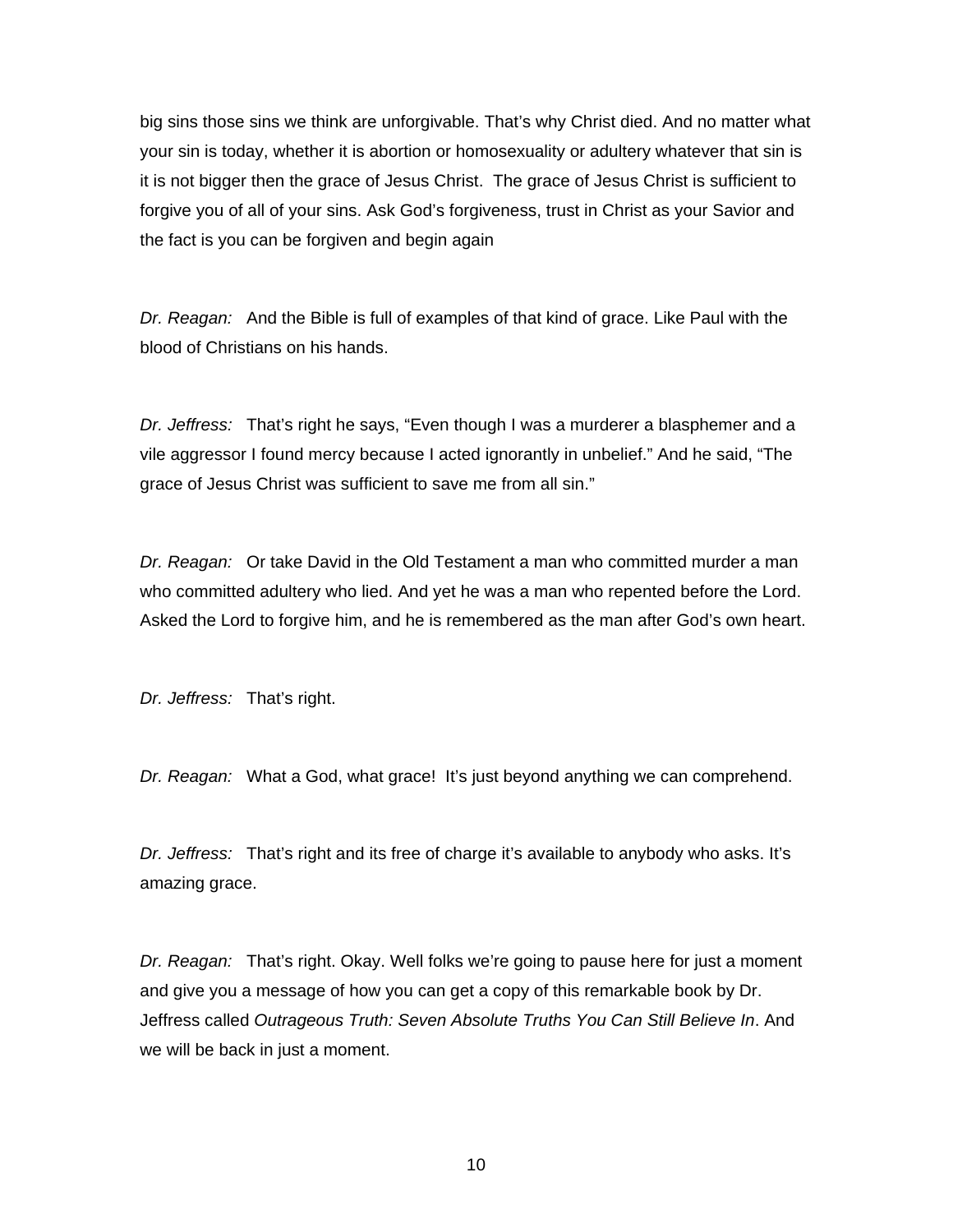### **Part 3**

*Dr. Reagan:* Well welcome back to my interview with Dr. Robert Jeffress who is the pastor of First Baptist Church in Dallas. We've been discussing his wonderful book called: *Outrageous Truth: Seven Absolute Truths You Can Still Believe In*. Dr. Jeffress I have found much to my dismay that many, many pastors around this nation tip toe through the tulips when it comes to the story of the origin of the universe and the origin of life. It's often dismissed as something that is irrelevant something that's not all that important, as something that we can't know all that much about. Or if they address it at all they tend to spiritualize it to death. Yet in your book you make the comment that evolution is a myth.

*Dr. Jeffress:* That's right. Point blank.

*Dr. Reagan:* How important is this issue of the creation and evolution?

*Dr. Jeffress:* Well I think it is the fundamental issue. Are we the result of just random mutations? Or is there a creator, God who made us to whom we are responsible. And I think our readers Dave need to understand three things about evolution. First of all evolution is about a process not about a time table. Don't get hung up on the age of the earth that's not really what evolution is about. It's a theory that says that life is the result of random mutations it is an unsupervised process that makes no allowance for a creator God. And secondly evolution and this is so key to understand it's not about minor variations within species it's about major variations between species. Evolutionists love to say well just look at human beings there larger today then they were a hundred years ago therefore evolution is a fact. Well that's micro evolution we all accept that. But even though there's evidence for change within species there is no evidence that says a microscopic blob became an ameba that became a fish that became a reptile that became a bird and a baboon and human being. There is no fossil evidence for that kind of macro evolution. And the third thing and again this key is evolution is not just a scientific theory it is a religious philosophy. The evolutionist will say well we ought to leave creationism to the Sunday school classroom because that's faith but evolution is science therefore it belongs in the public school classroom. Evolution is a religious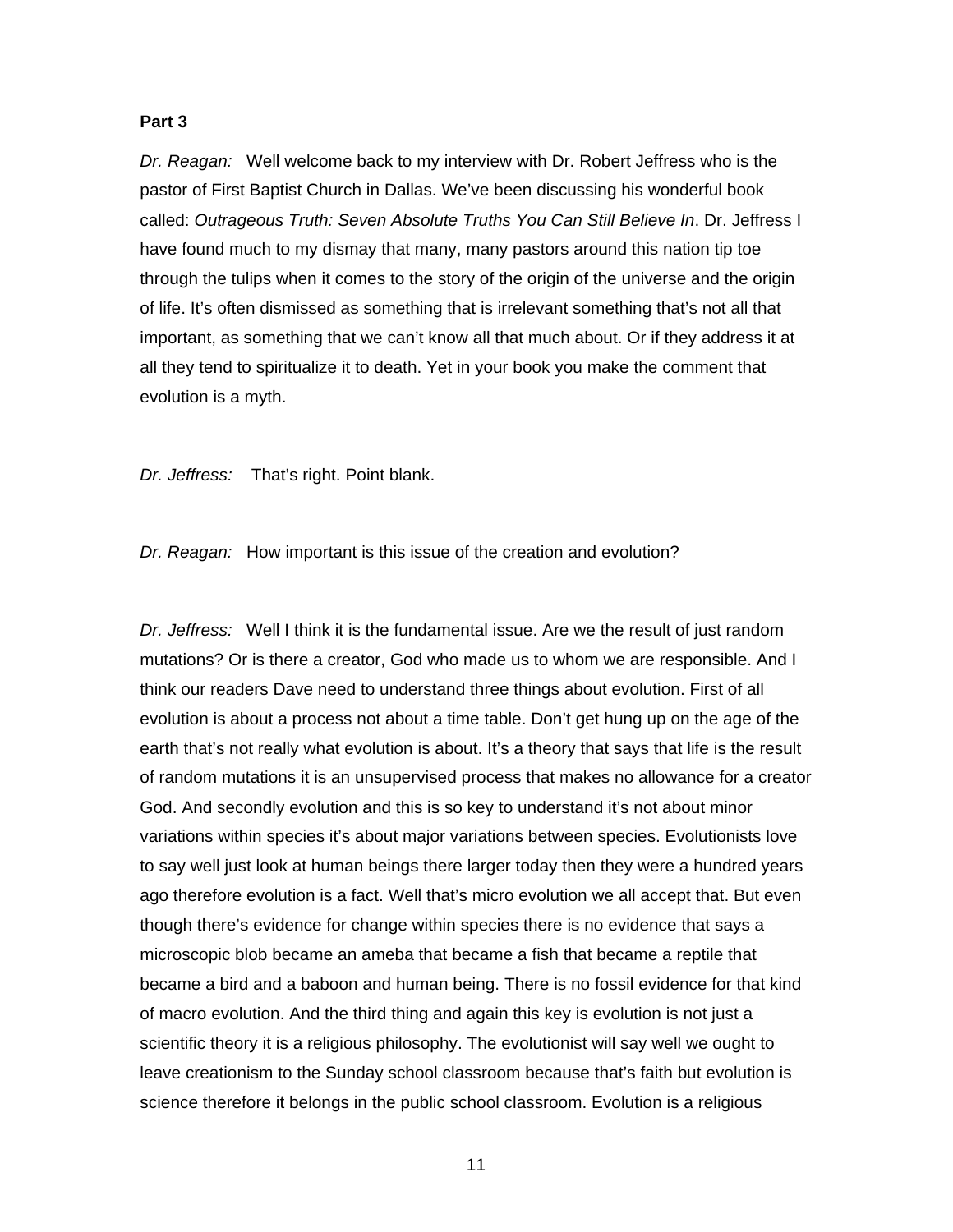philosophy just as much as creationism is. Both come to the table with a pre-supposition about God we believe in the beginning God created life. The evolutionist believes there is no room for God in creation it is completely a random process. The evolutionist Dave will say, "Oh we're not making any statements about God whether there is a God or god's." Well technically he may not be talking about the existence about God but he is very much saying God had no role in the origin or the evolution of life.

*Dr. Reagan:* I've studied this issue a lot and I decided a long time ago that evolution is a religion. It is a religious philosophy and that the people who really push this hard are people who do not want to admit that they are subject to anyone.

*Dr. Jeffress:* That's right.

*Dr. Reagan:* Because if you give in to the idea that God created them then you are subject to somebody and they don't want to be subject to anybody. And the idea that it is some scientific been proven scientifically which I hear more and more people say. You can't prove something scientifically that you weren't there to test it and you can't recreate it in the laboratory. It's not a proved scientific theory.

*Dr. Jeffress:* And let me tell you how shaky this theory is. Right here in Texas where we are filming this program we're in a battle right now with our State Board of Education. For 20 years the State Board of Education has said whenever evolution is taught there ought to be both a discussion of both the strengths and weaknesses of the theory. Well now a group of biology teachers are saying there should never be any mention of the weakness of evolution when it's taught in the public school. To talk about the weakness of evolution would jeopardize students being accepted into college and getting jobs. Now let me ask you what theory out there should not be subject to testing and the scrutiny

*Dr. Reagan:* That's science.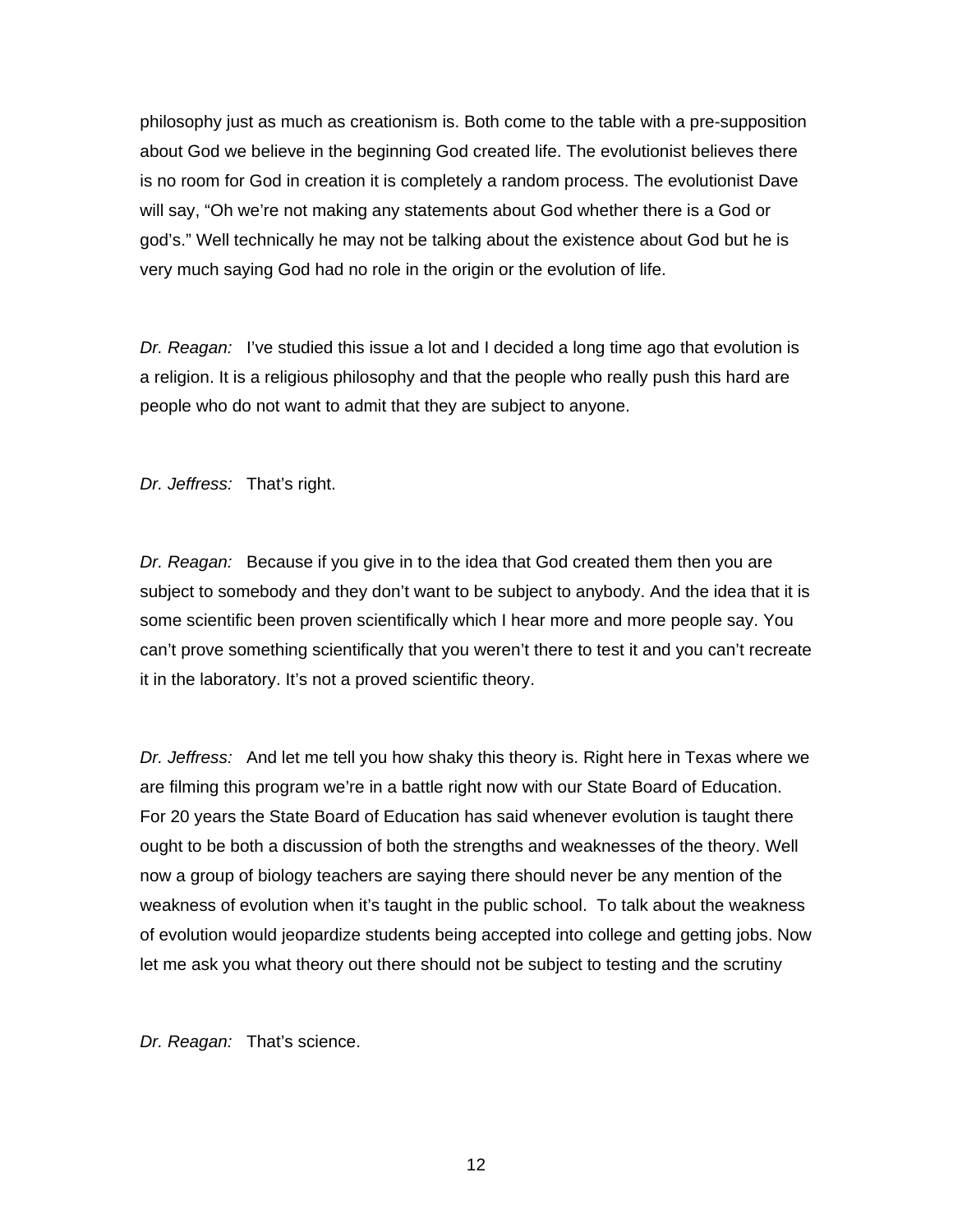*Dr. Jeffress:* And that's education. To be able to ask questions. But that shows you how shaky their theory is they know it will not stand up under serious scrutiny.

*Dr. Reagan:* And what does that have to do with being a great scientist anyway? The greatest scientist who ever lived that everyone admits is the greatest was Isaac Newton who believed in the creation of the universe who believed in God. You can just go through history and just name one after another after another.

*Dr. Jeffress:* That's right and I quote in this book, *Outrageous Truths* some renowned evolutionists who say they are not evolutionists because of the evidence they are evolutionist because to accept the alternative is unacceptable.

*Dr. Reagan:* Well Darwin himself said it was hard to believe in what he was saying because of the complexity of the human eye. But he said I know that one day the fossil record will prove that I'm right. Well the fossil record has not proved, in fact evolution is on the defense today evolution is on the ropes. To the point that some of the major evolutionists are now saying the only answer to life on this earth is aliens must have come from other planets and planted it here.

*Dr. Jeffress:* Well that's Francis Crick, discoverer of the DNA molecule. I mean he said the only explanation for life is that aliens came and planted life spores here on planet earth. And as Phillip Johnson says when someone of Cricks caliber says life has to be from aliens then its time to reevaluate evolutionary theory.

*Dr. Reagan:* There is another aspect of evolution too that gets back to a point that you made in our first program when you were talking about are there many different roads to God. And you said that Jesus said there is only one way and that is Him. And when you say there are other ways you are challenging His integrity. Well we're challenging the integrity of the Bible when we start talking about evolution. Because the Bible says that God created and your either going to believe that or your not going to believe it, and if you are not going to believe that. Why believe anything in the Bible?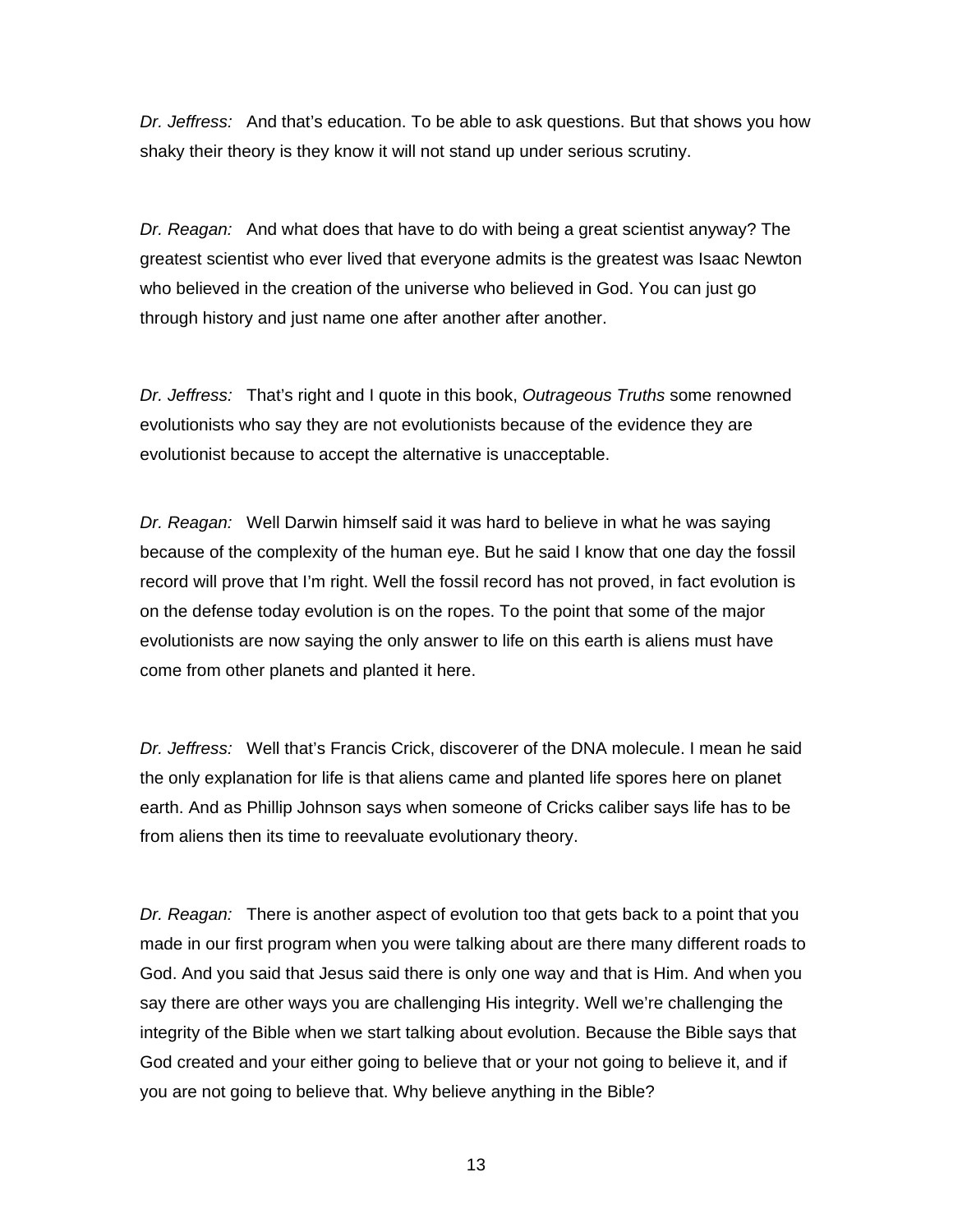*Dr. Jeffress:* That's right.

*Dr. Reagan:* I remember W.A. Criswell once made the statements that one of his biggest aggravations were people who say yes I believe the Bible but they only believe those portions that they agree with.

*Dr. Jeffress:* That's right he called it a leopard theology the Bible is inspired in spots and I'm inspired to spot the spots.

*Dr. Reagan:* And there are so many people like that. Well we're really talking here about the integrity of Gods Word.

*Dr. Jeffress:* That's right we really are. And let me just say to our too audience Dave. I hear people and you do too. Say, "Well I believe God used evolution to bring about the different life forms." And they call themselves theistic evolutionists anybody who says that doesn't know anything about the Bible because there is no allowance. Paul said all the flesh is not the same flesh there is one flesh of birds and so forth and so forth but also they don't understand the theory of evolution. Evolution makes no allowance for God. The national association of biology teachers in 1995 and 1997 said that evolution is a random process there is no allowance for God in it at all.

*Dr. Reagan:* And when you teach that to children you are beginning to lay the groundwork right there for them to believe there are no absolute truths.

*Dr. Jeffress:* That's exactly right.

*Dr. Reagan:* None what so ever. Well Christianity is faced with some major challenges these days Dr. Jeffress. One of the things that disturb me the most is the Barna poll that